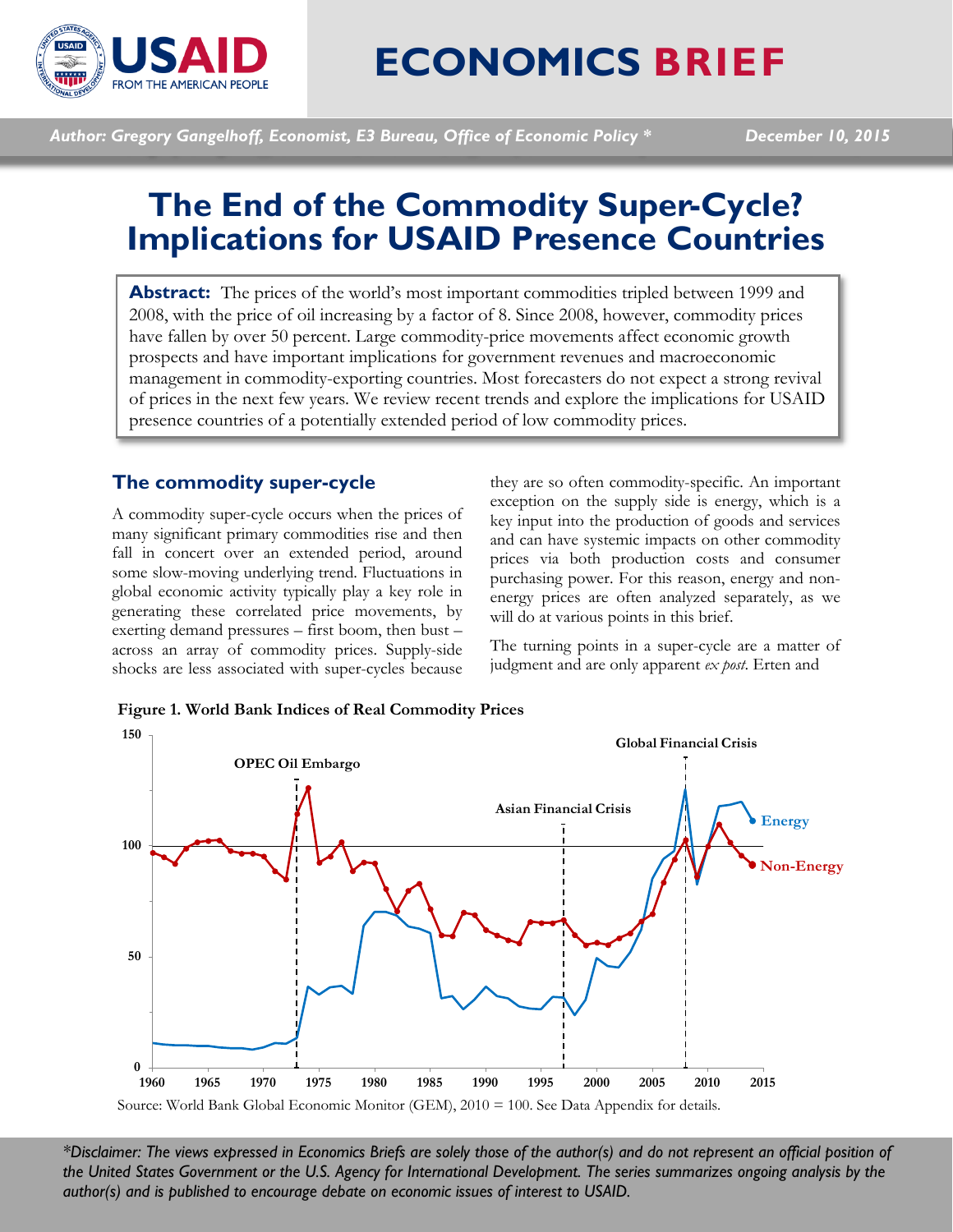

l

**Figure 2. Exposure to Oil and Non-Oil Commodity Prices Varies Widely Across Countries**

Source: UNCTAD. See Data Appendix for details.

Ocampo (2012) detect four super-cycles in non-fuel commodities over the last century, the first three of which peaked in 1917, 1951, and 1973. Their analysis places us in the fourth super-cycle, which began around the year 2000 and appears to have peaked between 2008 and 2011 (see Figure 1).

Where are prices going? The statistical best guess in the case of storable commodities is often that prices will remain close to current levels, because any anticipated increase or reduction feeds into current prices by altering the value of inventories. This effect is apparent for non-energy prices in Figure 3, which shows the most recent projections by the International Monetary Fund (IMF) and World Bank. Both agencies, by contrast, anticipate a gradual revival in energy prices following their sharp reduction this year.

<span id="page-1-0"></span>But any impression of stability in these forecasts is misleading. Commodity prices have been highly volatile in recent years, and none of the major historical movements in Figure 1 were predicted at the time, so forecast errors are likely to be large.[1](#page-1-0) However, it is already clear that the recent weakness of commodity prices has dampened growth forecasts for commodity-exporting countries, with the sharpest impact among energy exporters.

#### **Exposure of presence countries**

The macroeconomic impact of commodity price movements varies sharply across countries, largely because some countries are major net exporters of particular commodities and others are major net

<sup>1</sup> Erten and Ocampo (2012) note that average real non-oil commodity prices have trended downward since 1865, consistent with the prediction by Prebisch (1950) and Singer (1950) that primary commodity prices would fall in the long run relative to the prices of manufactured goods. Oil prices are an important exception, having trended upward in real terms since 1875.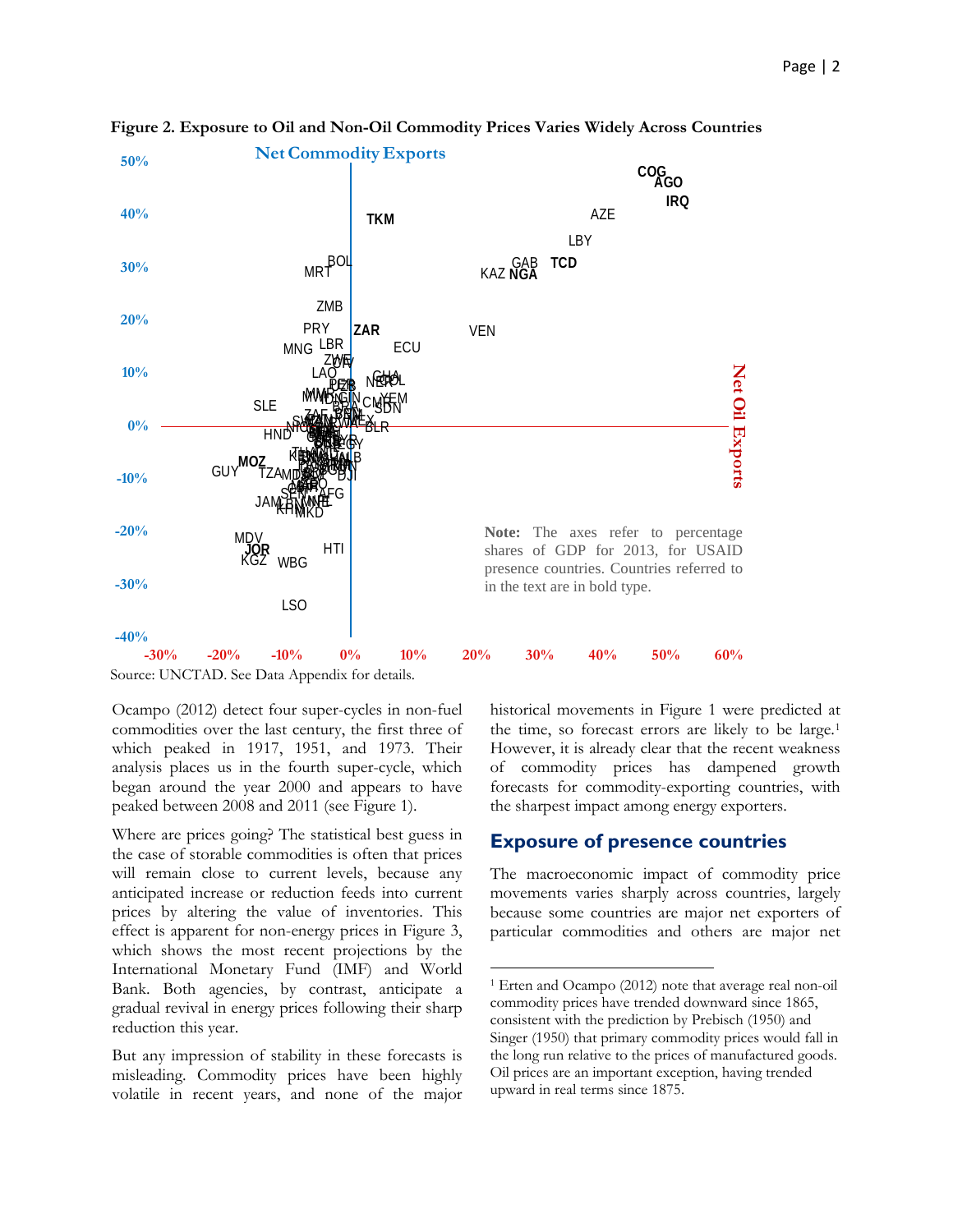importers. A simple measure of the firstround macroeconomic impact of commodity price movements is the *income effect of the terms of trade* – the amount of purchasing power in international markets that is gained or lost by a country, holding its trade *volumes* fixed, due to changes in the global prices of its exports or imports.[2](#page-2-0) By this measure, Nigeria – where oil constitutes over 90 percent of exports – gained the equivalent of 17 percent of gross domestic product (GDP) in real







purchasing power from the increases in global oil prices that occurred between 2003 and 2008. Kenya – which imports all of its oil – lost the equivalent of 10 percent of GDP from the same source.[3](#page-2-1)

Among USAID presence countries, three groups stand out in terms of their exposure to large commodity price fluctuations (see Figure 2):

- Major primary commodity exporters like Chad, the Democratic Republic of Congo, and Turkmenistan have felt large macroeconomic gains and then losses over the super-cycle.
- Major oil exporters have experienced the sharpest boom-bust cycle: countries like Angola, Iraq, and Nigeria are now struggling with severe fiscal and balance of payments pressures.
- Major oil importers were hurt by the oil price boom and have benefited substantially from recent declines. This includes countries that are net exporters of non-oil primary commodities but that rely heavily on oil imports, like Mongolia and Mozambique.

These categories evolve over time as high commodity prices motivate investments in exploration and development. The latest super-cycle has been associated with large inward foreign investments to explore and develop mineral and energy resources, particularly in Sub-Saharan Africa.

#### **Medium-term forecasts**

After a boom period of roughly 10 years, most analysts now anticipate a period of continued difficulties for commodity exporters, with commodity prices unlikely to return to the lofty heights of 2008 and 2011 within the next 5 years. The concept of a super-cycle, in fact, suggests that further broad declines may be possible.

The World Bank's Otaviano Canuto (2014) argues that we are still experiencing the super-cycle that began around the year 2000. Canuto points to the fact that 2014 commodity prices were similar to 2008 levels. Furthermore, the correlation between the prices of different commodities has increased over the last 30 years, a key characteristic of a supercycle. This increased correlation has resulted from two factors: a massive increase in demand for commodities from China as it seeks to industrialize and urbanize a country of over 1.3 billion people, and an increase in the use of natural resources as

<span id="page-2-0"></span> <sup>2</sup> The *terms of trade* are defined here as the ratio of a country's export prices to its import prices.

<span id="page-2-1"></span><sup>&</sup>lt;sup>3</sup> See Data Appendix for details.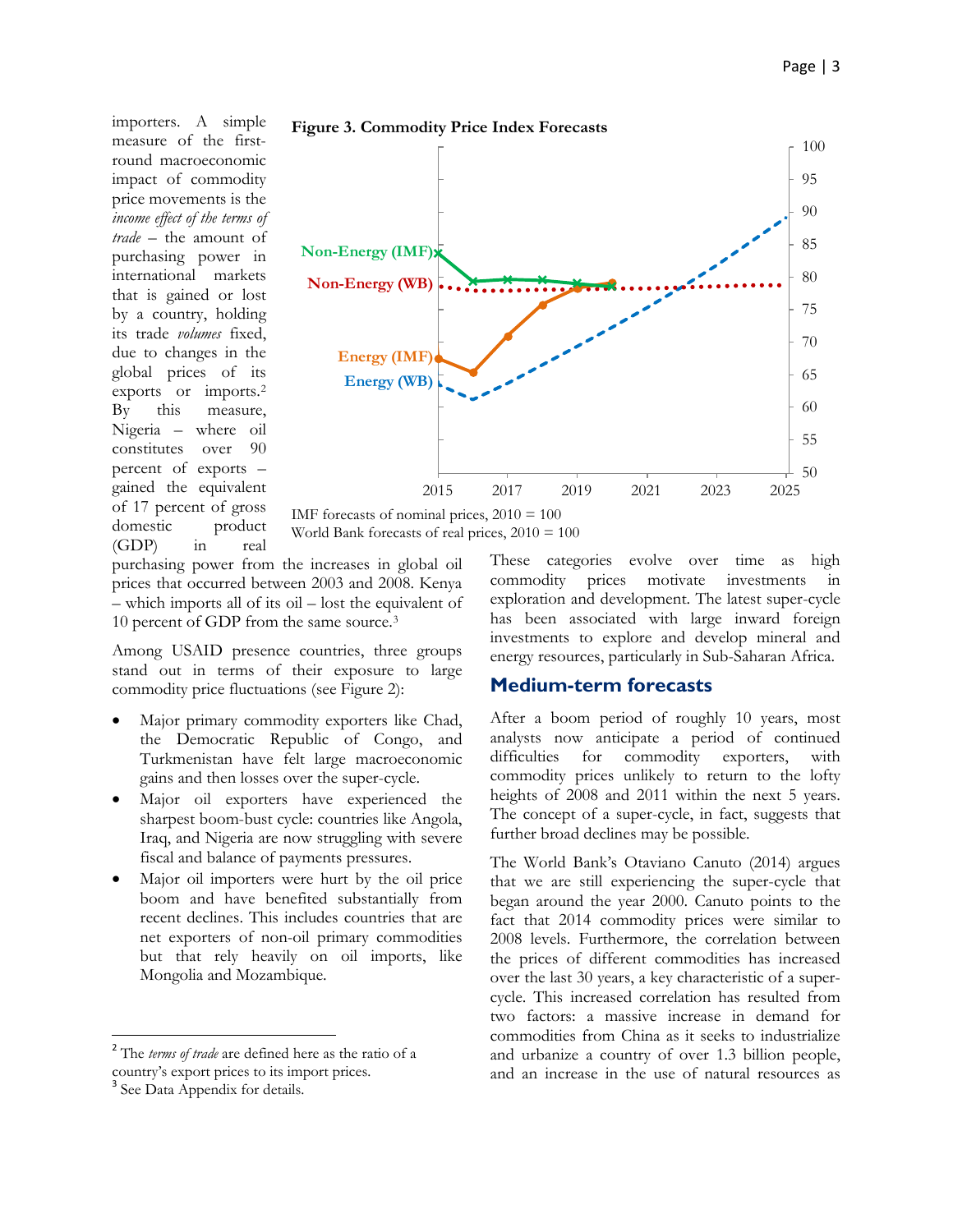inputs for other commodities, such as the use of sugarcane ethanol for gasoline.

Canuto (2014) also traces the unusually high volatility of prices during the current super-cycle to a set of short-term and long-term forces. In the short term, the increased ease with which traders in New York and London can shake commodity markets, the increased frequency of natural catastrophes, and specific instances of sociopolitical conflict have all made commodity markets more of a rollercoaster. Long-term structural factors include the increased amount of technical and political risk associated with extracting newfound reserves of oil, gas, and precious metals; and market imperfections that prevent arable land from being brought rapidly into use when agricultural prices rise. These factors compound the historical volatility of commodity prices by further reducing the already-slow and limited responsiveness of commodity demand and supply to market prices.

Forecasts of long-run trends in prices differ within specific categories of commodities. In global oil markets, observers expect oil prices to remain stable at current levels or rise slightly next year. Oil futures markets appear to be weighted slightly towards the upside, but with substantial uncertainty: according to the U.S. Energy Information Administration (EIA 2015a), next year's oil prices could leap to 90 dollars per barrel or sink to 20 from their 2015 average of roughly 50 dollars per barrel. This uncertainty springs partly from the surprising decision by OPEC to raise and maintain high production levels even as non-OPEC producers (e.g. the United States) have increased production from investments begun when oil prices were high. U.S. oil production has risen by nearly 4 million barrels a day since 2008, increasing the U.S. share of global output from roughly 7 percent to nearly 13 percent (EIA 2015b). Demand from China and other emerging markets (among other factors) was strong enough to lift oil prices from their 2008 nadir to levels near their prefinancial crisis peak by the summer of 2014, but it was not enough to counteract the more recent supply glut and a continued decline in demand from the Organization for Economic Cooperation and Development (OECD), ongoing since 2005, leading to a price collapse in late 2014 that persists today. Many observers expect oil prices to rise significantly by 2020.

Among non-oil commodities, the IMF predicts falling demand for some base metals (including iron ore, copper, aluminum and nickel) but rising demand for the materials associated with consumption as incomes rise. This prediction is tied to the consumption patterns of China (see below). In the long run, growth in developing countries may offset slowing demand for base metals. The OECD and Food and Agricultural Organization/United Nations (FAO) expect that, over the next decade, real prices of agricultural commodities will decline from their 2014 levels but remain above the levels witnessed in 2007, before the most dramatic price spikes of the last fifteen years occurred. Higher demand for calories in developing countries and constraints on the expansion of agricultural production (in the form of land use and environmental limits) drive this expectation.[4](#page-3-0) The IMF supports the forecast of a mild near-term price decline, due partly to record harvests since 2011.[5](#page-3-1)

#### *The China effect*

China's commodity-intensive growth process has had an extraordinary impact on global commodity markets in recent years. For example, China alone consumed nearly half of the world's base metals in 2014.[6](#page-3-2) A number of observers have therefore stressed the impact of ongoing changes in China's growth process on commodity prices.

Growth in Chinese demand for basic food staples, base metals, and oil and coal has slowed since 2013 due to rising incomes and efforts by the government to reduce pollution by transitioning the economy away from a growth pattern that is intensive in oil and coal. Government efforts have included limits on coal consumption, higher fuel efficiency standards for cars, improvements in rail infrastructure to displace diesel truck transportation, and tighter credit requirements for commodityintensive industries. Along with slower economic growth rates, these factors constitute China's "new normal" development path.[7](#page-3-3)

When combined with medium-term increases in the global supply – *The Economist* (2014) reports a three-

<span id="page-3-0"></span> $4$  OECD-FAO (2015).

<span id="page-3-1"></span><sup>5</sup> IMF (2015a).

<span id="page-3-2"></span><sup>6</sup> These are key inputs into finished goods destined for both domestic and foreign markets.

<span id="page-3-3"></span><sup>7</sup> Meidan, Sen, and Campbell (2015).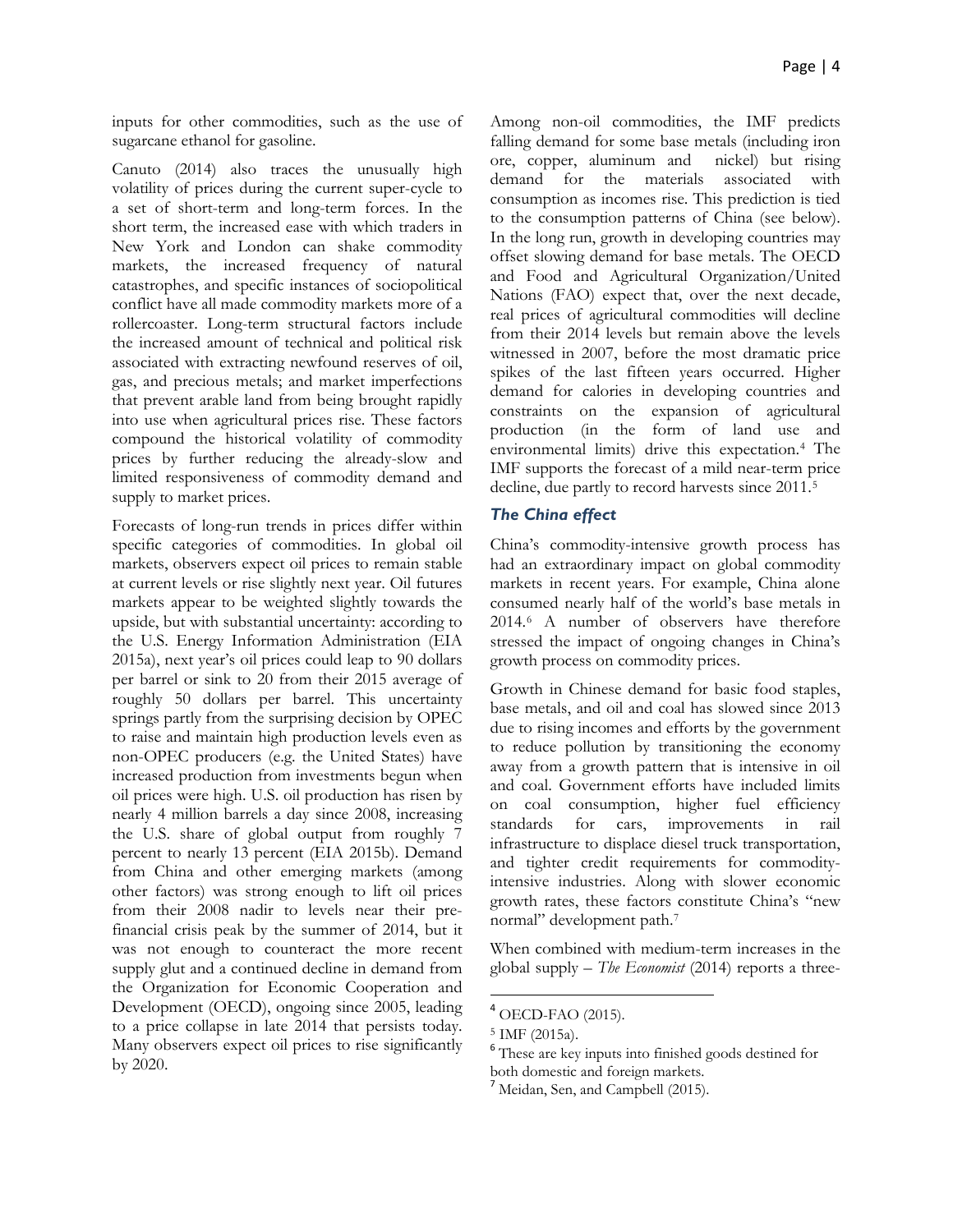fold increase in iron ore production since 2000, for example – the recent reductions in Chinese demand have created sharp declines in the prices of low-grade commodities tied to construction and infrastructure (including copper, steel, and iron ore). Meanwhile, China's "nascent demand rebalancing" – as characterized by the IMF (2014) – has increased the global demand for higher-grade commodities (e.g. beef, zinc, and aluminum). The IMF anticipates that this pattern is likely to persist, implying continued weakness in the prices of low-grade commodities and more favorable prospects for high-grade commodities tied to growth in private consumption.

#### *Results*

Real commodity prices have fallen sharply since 2011, but remain well above their trend-adjusted levels at the outset of the latest long commodity boom. While previous super-cycles suggest that further declines may be forthcoming, the concept of a super-cycle is largely an *ex post* construct and most expert forecasts do not anticipate major further declines. But neither do they anticipate a return to the heights of 2008 or even 2011.

The China effect, along with ongoing urbanization and growth in other developing countries, suggests that there may be more differentiation across commodity groups than in the recent past. Basic commodities, in particular, may be in for more extended weakness than commodities associated with rising consumer incomes. Oil prices have long confounded the Prebisch-Singer hypothesis that primary-commodity prices fall in the long run relative to the prices of manufactured goods (see Footnote 1), and could rebound sooner. There is substantial uncertainty around all of these predictions, and commodity prices are expected to continue to display greater volatility than in previous super-cycles.

#### <span id="page-4-0"></span>**Impacts of weak commodity prices**

Commodity price changes are largely out of the control of the affected countries. USAID countries with significant commodity exports or imports are





Growth Forecasts: IMF World Economic Outlook (WEO) Prices: World Bank, real prices,  $2010 = 100$ ; forecast for  $2015 = 63.5$ 

"price-takers," unable to influence global commodity prices because of their relatively small share of the global market.<sup>[8](#page-4-0)</sup> Commodity prices can nonetheless exert major macroeconomic influence, particularly in commodity-exporting countries. We focus here on the implications of a potentially extended period of price weakness for growth, government revenues, competitiveness, and exchange rates in USAID presence countries.

#### *Economic growth*

For net commodity importers, falling commodity prices are good news for growth. Cheaper raw materials act like a boost in the productivity of capital and labor, driving up real GDP from the supply side. This favorable impact is reinforced from the demand side as the income effect of lower commodity prices expands the demand for domestic goods and services.

Falling prices are more challenging for net commodity exporters. The favorable impact of falling raw material costs is overwhelmed by a direct hit on profitability that affects both output and investment in the commodity-producing sectors,

 <sup>8</sup> Oil is a partial exception; Angola, Ecuador, Iraq, Libya, Nigeria, and Venezuela enjoy some collective influence over global oil markets through their membership in OPEC. But this influence is limited; oil prices remain well below 2008 levels despite the adverse impacts of this development on USAID presence countries in OPEC.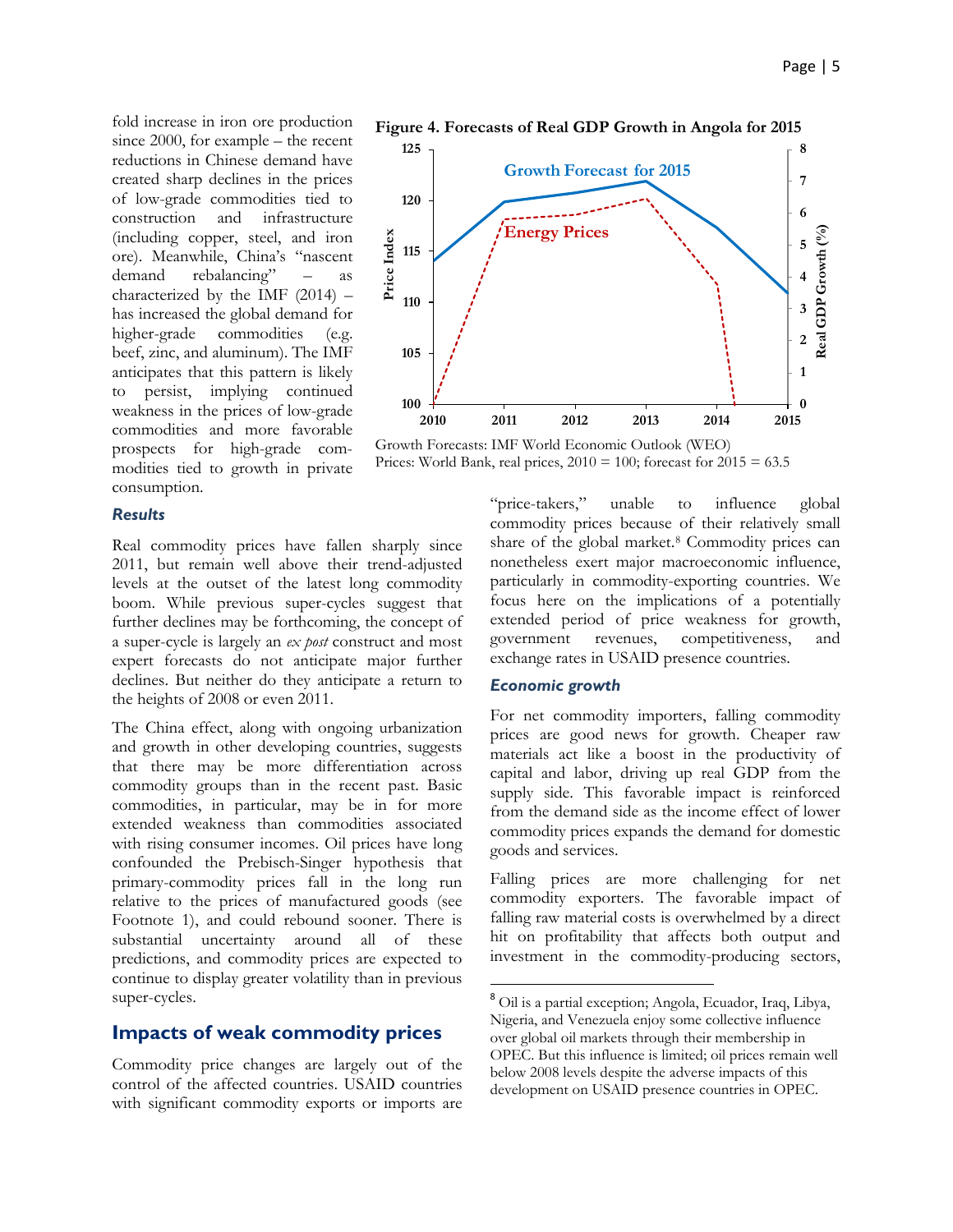|                           | Dependent variable $\log y$       |                     |
|---------------------------|-----------------------------------|---------------------|
| Variable                  | PPP-adjusted,<br>per capita (PWT) | <b>Constant LCU</b> |
| <i>ietot</i> (PWT)        | $0.490***$                        |                     |
|                           | (0.0569)                          |                     |
| <i>ietot</i> (World Bank) |                                   | $0.497***$          |
|                           |                                   | (0.0815)            |
| Constant                  | 8.189***                          | $26.69***$          |
|                           | (0.00417)                         | (0.00679)           |
| Observations              | 3,108                             | 2,115               |
| R-squared                 | 0.024                             | 0.018               |
| Number of countries       | 150                               | 110                 |

**Table 1. Estimated Impact of Primary Commodity Prices on Real GDP**

Standard errors in parentheses; \*\*\* p<0.01. Regressions include country-level fixed effects. See Data Appendix for sources.

while the demand-side impact of a large and negative income effect drives down spending and GDP in the non-commodity sectors of the economy.

Table 1 provides cross-country evidence on the influence of primary commodity prices on real GDP. For a sample of developing countries over the period 1990 to 2013, the table estimates the bivariate regression model

#### $\log y(it) = \alpha_i + \beta \cdot ietot(it) + \varepsilon(it),$

where  $y(it)$  is real GDP in country *i* and year *t*,  $\alpha_i$  is a country-specific intercept term, and  $\varepsilon(it)$  is the residual (see Appendix for details). The parameter  $\beta$ can be interpreted as an elasticity  $-$  it shows the impact on real GDP, in percentage points, of an exogenous shock to commodity prices that increases the economy's real purchasing power in international markets by one percentage point of GDP. The variable *ietot* is the income effect of the terms of trade, introduced earlier – it measures the size of the shock, in percentage points of real GDP.

The effects are large and statistically significant: each PPP-adjusted dollar of real income generated by commodity price movements raises domestic real GDP by roughly 0.5 (half) of an international dollar.[9](#page-5-0) These results are consistent with a broader literature; Izquierdo *et al.* (2008) and Osterholm *et al.*

(2008), for example, document the substantial impact of commodity prices on economic growth in Latin America.

For countries with significant commodity exports or imports, growth forecasts are linked to commodity prices. Worsening commodity prices reduce growth projections along with actual growth. Figure 4 shows this effect for Angola, where growth forecasts for 2015 rose from 2010 to 2013 when energy prices rose and remained high, but then deteriorated in 2014 as energy prices declined. The 2010 and 2015 IMF forecasts for growth in 2015 are similar, suggesting that the doubts about commodity markets immediately following the global financial crisis have returned.

The trends in Angola have held for other lowerincome commodity exporters as well. Since 2010, the IMF's forecast for global real GDP growth in 2015 has fallen from 4.5 percent to 3.1 percent. Discussing its downward revisions, the IMF (2015b) identified lower-than-expected commodity prices as a major factor for emerging markets and lower income developing countries.

#### *Fiscal impacts and private financial flows*

In countries with significant commodity exports, governments often depend heavily on royalties and resource-related taxes for revenue. Falling commodity prices can sharply worsen the fiscal position of governments in such countries, depriving the Treasury of revenues to invest in healthcare, infrastructure, and education. Figure 5 shows the extent of this impact in the Republic of the Congo, where oil exports constitute roughly half of GDP and are the main source of government revenue.

The prudent government response to revenue volatility is to save during times of high commodity prices and to use these savings to maintain stable levels of government spending during times of low commodity prices. Without savings to buffer the effects of volatile commodity prices, governments can be drawn into *procyclical* spending – when public expenditure rises during periods of economic growth and falls during periods of economic weakness. Commodity booms can stimulate pro-

<span id="page-5-0"></span> <sup>9</sup> Robustness checks reduce the size of this impact, but it remains statistically significant. See Appendix.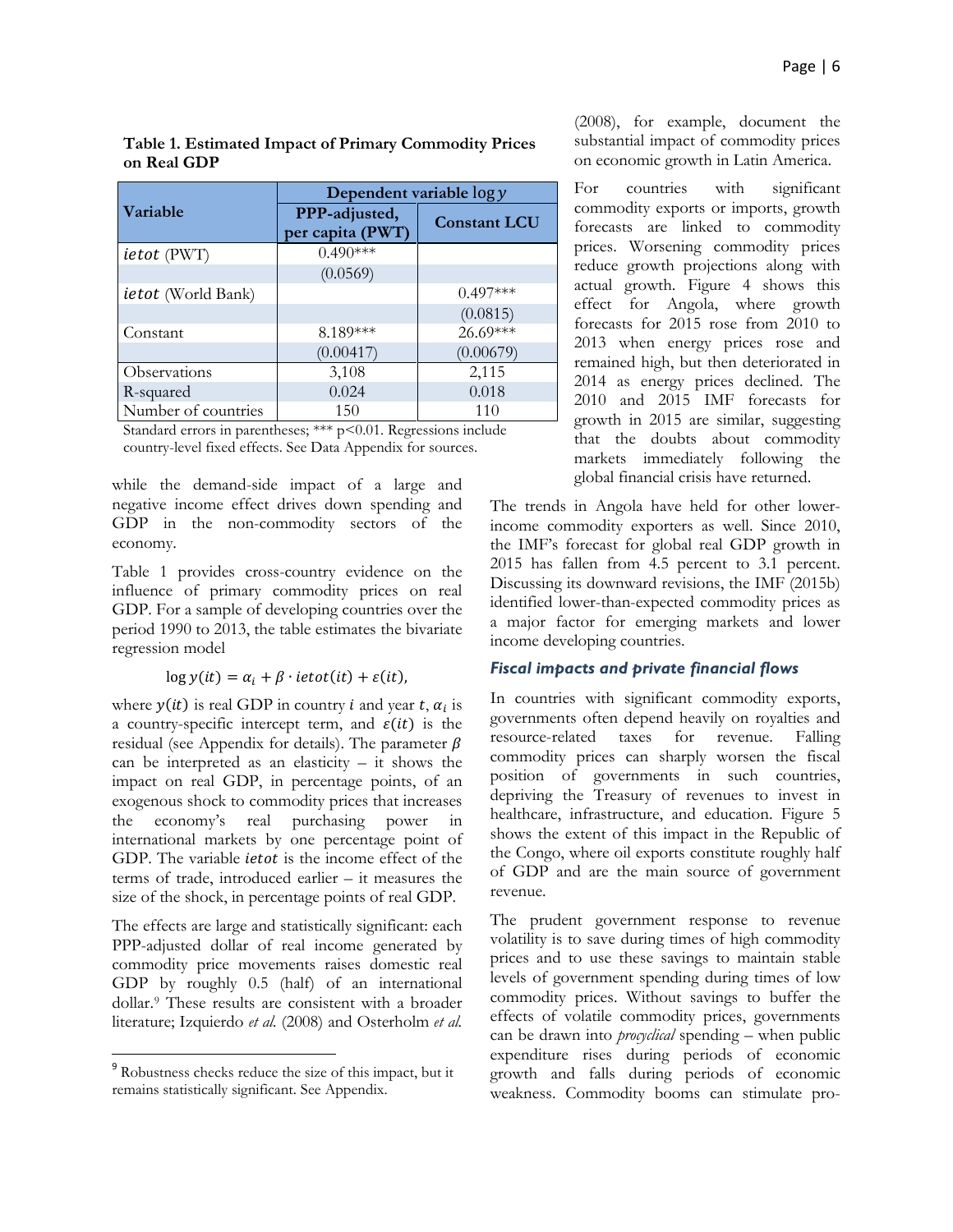cyclical spending by enhancing the creditworthiness of commodity exporters, resulting in lower interest rate spreads and increasing the access of both governments and private sector actors to international capital markets.

There is evidence that developing countries have managed the present supercycle better than in the past. Frankel *et al.* (2013) document a sizeable reduction in the procylicality of government deficits during the 2000s, implying more conservative fiscal management by commodity exporters and



**1995 2000 2005 2010**

**Figure 5. Fiscal Impacts of Commodity Prices: Republic of the Congo**

Price index: World Bank,  $2010 = 100$ Revenue data: International Centre for Tax and Development

higher levels of macro-economic stability.[10](#page-6-0) For example, public spending patterns in Côte d'Ivoire flipped dramatically from procyclical to countercyclical during the decade beginning in 2000. This reduction in procyclicality has been driven by improvements in the quality of domestic institutions and the incentives to increase savings levels during commodity booms. An indicator of this trend is the rise in sovereign wealth funds linked to commodities since the year 2000, including oil-fueled funds in Kazakhstan and Timor-Leste.[11](#page-6-1)

Beyond commodity exporters, falling commodity prices can deliver a fiscal boon to any government that regulates domestic prices on political or other grounds. Many governments subsidize domestic fuel consumption, for example. Regardless of their fuelexporter status, a period of declining global prices provides these governments with a window of opportunity for cutting subsidy rates on a

 $\overline{\phantom{a}}$ 

permanent basis – a policy that is often justifiable on sustainability, efficiency, and equity grounds (Clements *et al.* 2013). Some governments in developing countries have recently taken advantage of this opportunity; Indonesia, for example, slashed fossil fuel subsidies last year. Reduced subsidy expenditure can open fiscal space for increased national saving.

#### *Competitiveness and export diversification*

The market value of energy and mineral exports typically exceeds the cost of extraction by a large margin. These activities therefore generate large *economic rents* – payments in excess of what is required to draw the observed supply into the market. In contrast to most agricultural, manufacturing, and service activities, primary commodity rents can be highly persistent, because the investment required to develop new sources of supply is subject to sharply increasing costs.

Primary commodity rents translate into large foreign exchange inflows, easily obtained government revenues, and increased demand for goods and services produced in the local economy. One of the central puzzles of cross-country development experience is that despite these advantages, many primary commodity exporters failed to achieve rapid growth and transformation during the second half of the 20th century.

<span id="page-6-0"></span><sup>10</sup> Adler and Magud (2015), however, find that Latin American countries saved less of the income effect of the boom than in past booms. This suggests that in aggregate, a more procyclical private sector spending response outweighed the increase in fiscal prudence.

<span id="page-6-1"></span><sup>11</sup> Among developed countries, oil-rich Norway created its sovereign wealth fund in 1990 to manage oil revenue and has used the fund as a critical source of investment in the country's long-term economic growth since then.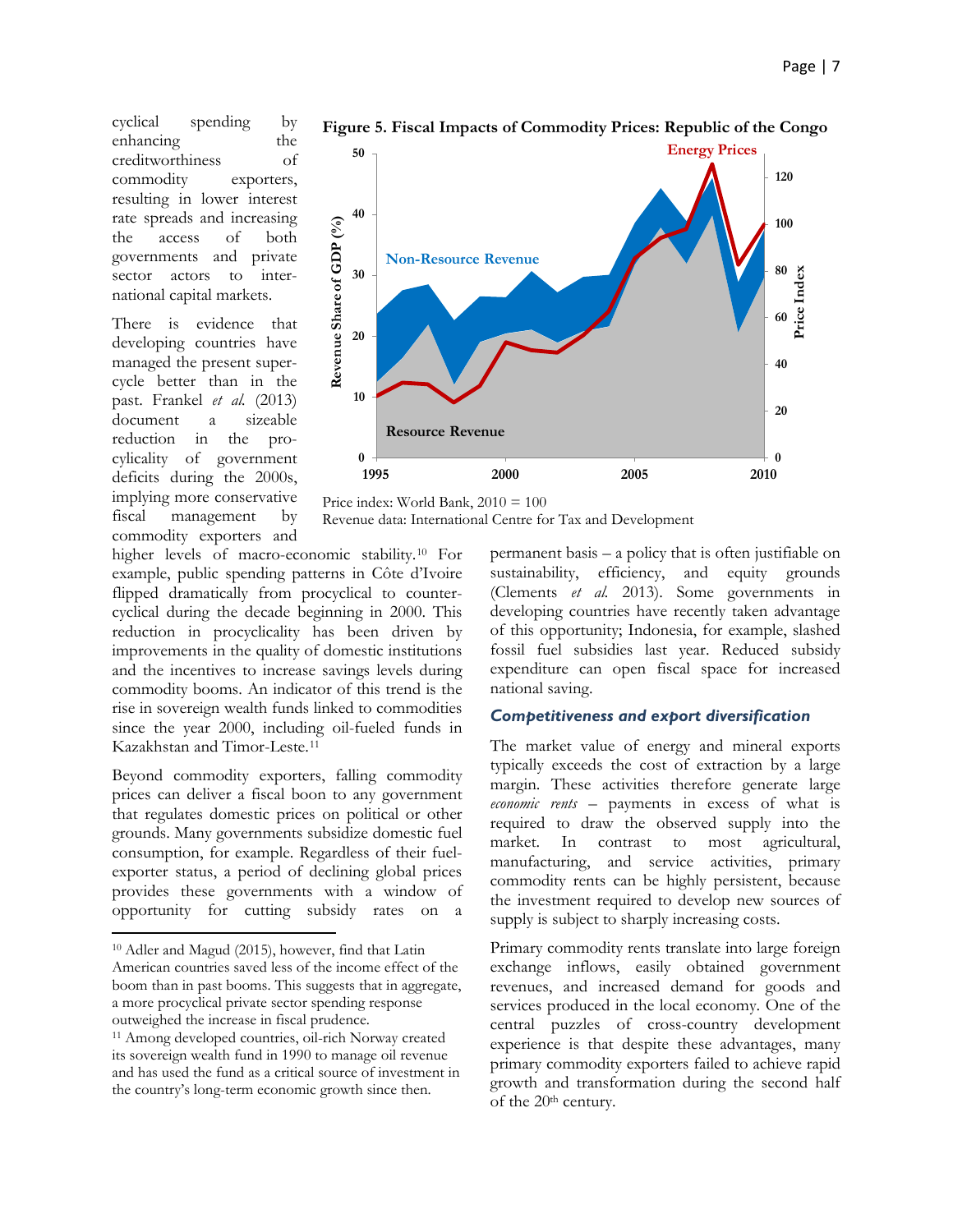Sachs and Warner (2003) and many others have explained this phenomenon by arguing that the presence of commodity rents diverts the economy's resources into activities characterized by low productivity growth. The leading example is *Dutch disease*, which refers to the tendency for any nonprimary commodity activity that faces global competition, such as tradable services and much of manufacturing, to become unprofitable in the presence of a primary commodity boom. In a country with primary commodity wealth, a commodity-price boom can therefore produce deindustrialization.[12](#page-7-0) The sectors that produce nontraded goods and services – transport, construction, retail, government – expand in response to higher demand and siphon off the economy's labor. Nonprimary-commodity exports cannot compete because their prices are kept down by a strong exchange rate as commodity export revenues flow in. Manufacturing firms do not want to invest (except behind import quota barriers), because labor costs are uncompetitive when measured in dollar terms. This syndrome constitutes a disease – even as the economy booms in the short run – because the sectors that are viewed as crucial to high quality jobs and long-run productivity gains are shrinking.

A second and very different type of diversion may occur in the absence of transparent and legitimate rules for allocating commodity rents. In this situation, private and public actors may be prepared to devote otherwise productive resources to gaining a share of available rents – even though such activities reduce the economy's productive capacity compared with an allocation achieved through stable and broadly accepted rules. These negative-sum rent-seeking contests may be worse than wasteful if they create an environment of corruption, violence, and institutional deterioration.[13](#page-7-1) The Extractive Industries Transparency Initiative is one important response to these concerns.

When combined with the more favorable macroeconomic management of the boom phase in the current super-cycle – which reduced the damage to economic diversification – these arguments suggest that despite the short-run difficulties the end of the super-cycle poses for primary commodity exporters, the weakening of commodity prices creates a window of opportunity for export diversification to reduce primary commodity dependence and improve long-run growth.

#### *Exchange rates and the balance of payments*

Exchange rate movements play a key role in the macroeconomic response to large changes in the terms of trade. A commodity export boom spurs spending, which raises domestic prices relative to foreign prices (when measured in the same currency) so that spending shifts towards imports and the demand-driven increase in domestic output and employment is partially softened. Likewise, falling commodity prices tend to bring real depreciation, making domestic goods look relatively cheaper and shifting demand away from imports – thereby dampening the contraction of domestic output and employment. The IMF (2003) refers to the currencies of a number of major commodity exporters as *commodity currencies*. In a country with a commodity currency, the real exchange rate is highly procyclical with the terms of trade.

While these exchange rate adjustments help stabilize the economy in the face of commodity price fluctuations, the exchange rate linkage can become a source of acute instability in a period of falling commodity prices, as the commodity-currency effect is exacerbated by the procyclical movements in private capital flows mentioned earlier. Governments are often strongly averse to large exchange rate depreciations, which can destabilize domestic inflation, increase the burden of foreign debt, and stimulate renewed capital outflows. When the underlying balance of payments pressures are transitory, depreciation can be held in check through foreign exchange intervention (selling foreign exchange reserves) without requiring the tougher approach of raising interest rates to discourage capital outflows. But the duration of exchange rate pressures is hard to predict, and this line of defense is limited. Reserves can run out, and as long as traders expect exchange rate pressures to continue, they can create those pressures through currency speculation. Once a central bank is unable to defend

<span id="page-7-1"></span><span id="page-7-0"></span><sup>&</sup>lt;sup>12</sup> The argument applies to tradable activities, whether as exports or import substitutes. Williamson (2011) argues that the decreases in trade barriers and transport costs and increases in commodity trade from the early 19th century until World War I contributed to deindustrialization among developing countries as they shifted their attention and investment to commodity exports at the expense of previously developed industries. <sup>13</sup> Collier (2010).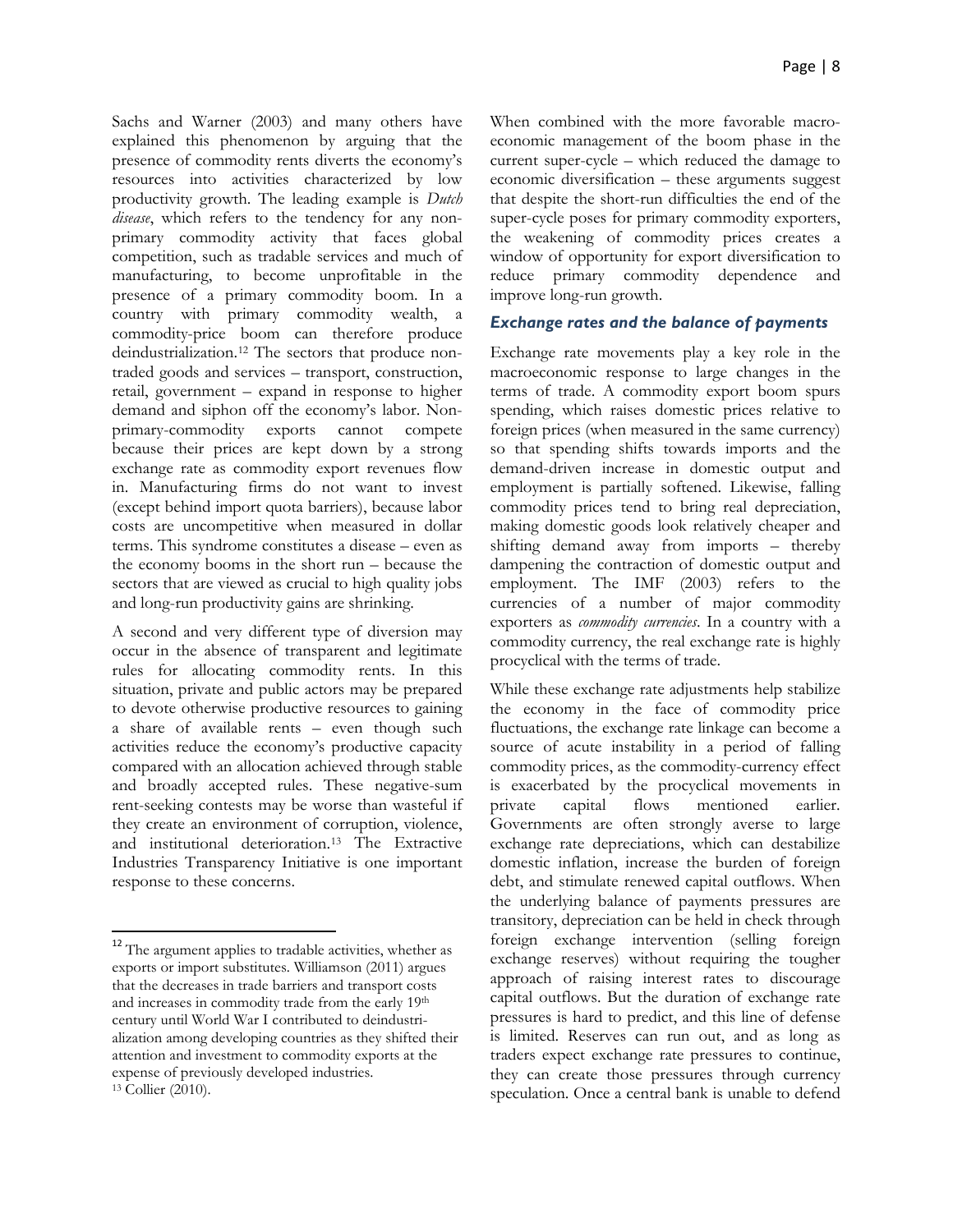its domestic currency, dramatic swings in exchange rates and inflation rates can occur while the economy adjusts.

For commodity exporters, successful macroeconomic adjustment to a potentially lengthy period of terms-of-trade weakness is likely to require modest short-run depreciation in the nominal and real exchange rate, coupled with a tightening of monetary and fiscal policies so as to avoid excessive reserve losses or debt accumulation. Capital controls may be part of an overall package designed to reduce exposure to excessive capital account volatility, but economists widely consider the renewal of controls on the current account (export surrender requirements, foreign exchange rationing for imports) a sign of poor management and an invitation to corruption and illegal activity.

#### **Medium-term responses**

For commodity exporters, the end of a super-cycle underscores the ongoing value of prudent fiscal management and the urgency of economic diversification in the medium term. On the latter, low commodity prices create an opportunity to reverse Dutch disease, as a weaker exchange rate favors the emergence of alternative export activities. And for all countries, excessive energy subsidies can be cut while international prices remain low, delivering permanent benefits in terms of both efficiency and equity.

Exploiting these opportunities may be challenging in an environment of acute revenue pressures and potentially heightened rent seeking. In the medium term, therefore, resource-rich governments should focus on domestic resource mobilization, with the goal of diversifying their sources of domestic revenue beyond royalties and resource-related taxes.

<span id="page-8-0"></span>Good governance can improve a country's preparedness for and responsiveness to commodity price shocks. The Natural Resource Governance Institute (NRGI) argues that some countries are better prepared to weather commodity price supercycles than others. In the context of price declines, Bauer and Mihalyi (2015) argue that well-prepared governments satisfy two criteria: "(1) the government is in a sustainable fiscal position in absolute terms, meaning that it has low public debt levels and/or relatively large holdings of foreign assets to withstand a prolonged commodity price slump, and (2) the government acted in a fiscally

responsible manner relative to its degree of capital scarcity in the decade(s) prior to the commodity crash, meaning that, if it was capital-rich a significant portion of resource revenues were saved, whereas if it was capital-scarce it was investing well in human and physical infrastructure." Among developing countries, they point to Bolivia, Peru, and Timor-Leste as examples of well-prepared governments while naming the Republic of the Congo, Mexico, Mongolia, South Sudan, Venezuela, and Zambia as ill-prepared countries.[14](#page-8-0) Regarding responsiveness, Arezki and Gylfason (2011) have found that democracies respond to commodity price volatility more effectively than autocracies, by increasing noncommodity growth through an increase in net national savings levels.

#### **Conclusions**

The prices of the world's most important commodities tripled from 1999 to 2008. Since 2008, commodity prices have fallen by over 50 percent, with major impacts on the economies of commodity-exporting countries. The World Bank and IMF anticipate a period of continued weakness over the next 5 years, with non-energy prices stagnating in real terms and energy prices failing to recover to their 2010 levels. Economists also expect greater volatility in commodity prices than during previous super-cycles. These trends will affect USAID countries differently depending on their resource endowments. Net commodity exporters are likely to suffer lower levels of economic growth, fiscal deterioration, and a falling trade balance, while net commodity importers enjoy higher levels of economic growth, fiscal improvement, and a rising trade balance. Resource-rich countries can respond to declines in commodity prices through a mix of policy reform, prudent macroeconomic management, and economic diversification.

#### **Acknowledgements**

The author gratefully acknowledges helpful comments from Steve O'Connell, Bill Ward, Rob Marty, Jerrod Mason, and Colin Huerter. All errors are the sole responsibility of the author. Comments are welcome at [ggangelhoff@usaid.gov.](mailto:ggangelhoff@usaid.gov)

 $\overline{\phantom{a}}$ 

<sup>14</sup> Bauer and Mihalyi (2015).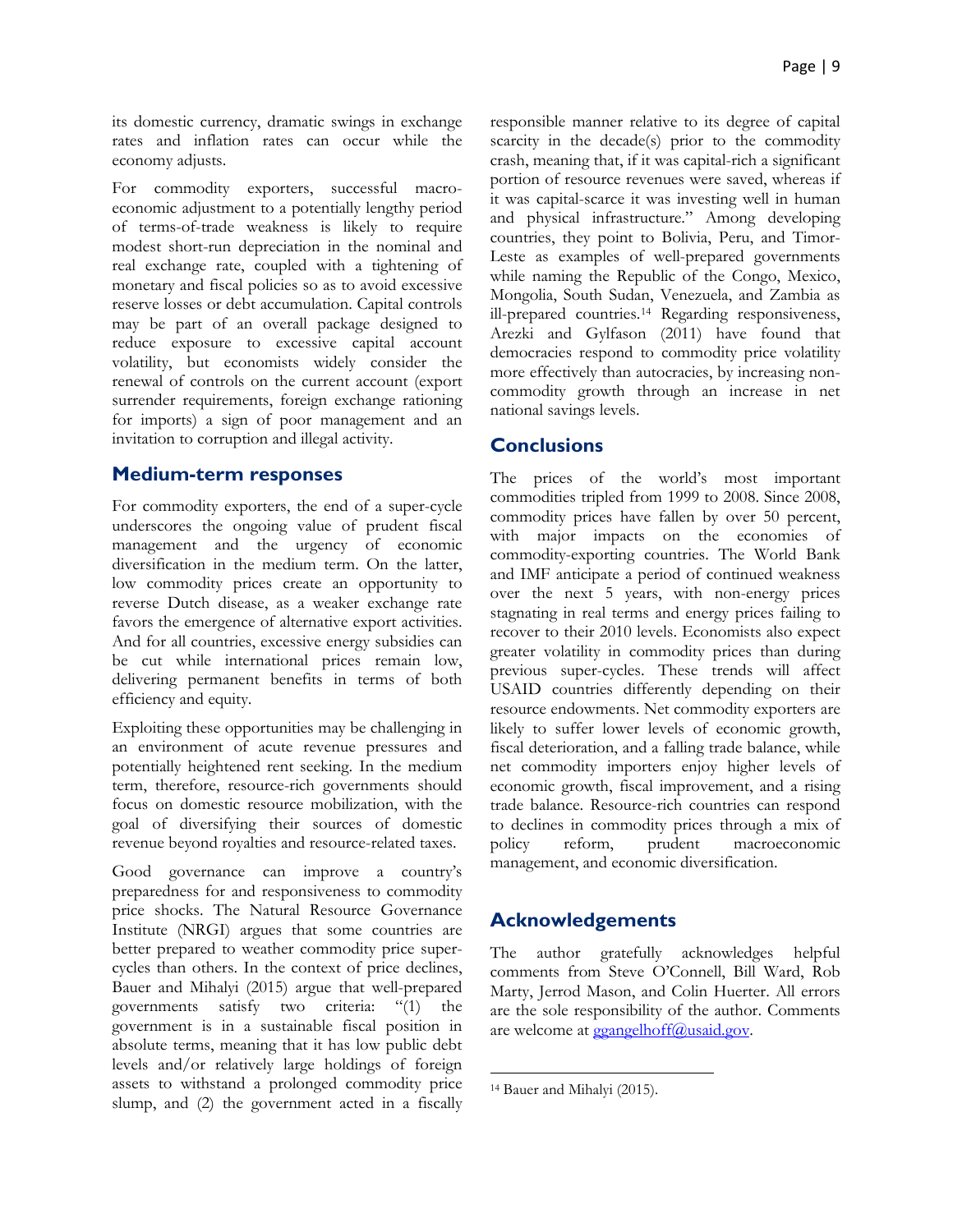## **Appendix: methods and data**

#### **Figure 1. World Bank Indices of Real Commodity Prices**

World Bank Global Economic Monitor (historical commodity prices): [http://data.worldbank.org/data](http://data.worldbank.org/data-catalog/global-economic-monitor)[catalog/global-economic-monitor](http://data.worldbank.org/data-catalog/global-economic-monitor)

#### **Figure 2. Commodity Exposure of USAID Presence Countries as a Percentage of GDP (2013)**

Commodity dependency is calculated as the ratio of nominal net exports to nominal GDP in current U.S. dollars. Trade and GDP data were sourced from UNCTAD, with the exception of Cuba, Sudan, and Venezuela; nominal GDP data for those countries was derived from the World Bank.

UNCTAD (GDP and trade statistics): <http://unctad.org/en/Pages/Statistics.aspx> World Bank World Development Indicators (GDP): [http://data.worldbank.org](http://data.worldbank.org/)

#### **Figure 3. Commodity Price Index Forecasts**

IMF (nominal price forecasts): <http://www.imf.org/external/np/res/commod/index.aspx> World Bank (real price forecasts, October 2015): [http://pubdocs.worldbank.org/pubdocs/publicdoc/2015/10/966751445286237369/CMO-Oct-](http://pubdocs.worldbank.org/pubdocs/publicdoc/2015/10/966751445286237369/CMO-Oct-2015-Historical-Forecasts.pdf)[2015-Historical-Forecasts.pdf](http://pubdocs.worldbank.org/pubdocs/publicdoc/2015/10/966751445286237369/CMO-Oct-2015-Historical-Forecasts.pdf)

#### **Figure 4. Forecasts of Real GDP Growth in Angola for 2015**

Growth forecasts for Angola are derived from averaging the point estimates of real GDP growth for 2015 from the April and October releases of the World Economic Outlook from 2010 to 2014.

IMF World Economic Outlook (GDP growth): <http://www.imf.org/external/ns/cs.aspx?id=28> World Bank (real energy prices, forecast for

2015): <http://www.worldbank.org/en/research/commodity-markets>

#### **Table 1. Estimated Impact of Primary Commodity Prices on Real GDP**

Data for column 1 are from the Penn World Tables 7.1 (1990-2010). IETOT is calculated by subtracting real GDP from real GDP adjusted for terms of trade changes, both in constant 2005 international dollars per capita, and expressing this as a percentage of real GDP per capita. In column 2, real GDP and the terms of trade adjustment to real GDP (in constant LCU, 1990-2013) are from the World Development Indicators. Both models incorporate country-level fixed effects and only include countries for which there were observations for each regression variable for a majority of the years during the regression period.

Penn World Tables (GDP and terms of trade): <http://www.rug.nl/research/ggdc/data/pwt/pwt-7.1>

World Bank World Development Indicators (GDP and terms of trade): [http://data.worldbank.org](http://data.worldbank.org/) As a robustness check, we eliminated all observations where the deviation of either variable from its country mean was greater than 3 standard deviations. This reduced the estimated coefficients in columns 1 and 2 to  $0.422***$  (0.069) and  $0.365***$  (0.115), both significant at the 1% level. Including a full set of time dummies (in the full sample) reduced the coefficients to  $0.125***$   $(0.047)$  and  $0.158***$   $(0.051)$  respectively, but there is a sharp tradeoff here: the time dummies protect against unobserved time effects that may generate a misleading correlation between the variables, but in the presence of measurement error, including the time dummies biases the estimated coefficients sharply towards zero (Griliches and Hausman 1986).

#### **Figure 5. Fiscal Impacts of Commodity Prices: Republic of the Congo**

World Bank Global Economic Monitor (historical commodity prices): [http://data.worldbank.org/data](http://data.worldbank.org/data-catalog/global-economic-monitor)[catalog/global-economic-monitor](http://data.worldbank.org/data-catalog/global-economic-monitor)

International Centre for Tax and Development (revenue statistics):<http://www.ictd.ac/dataset>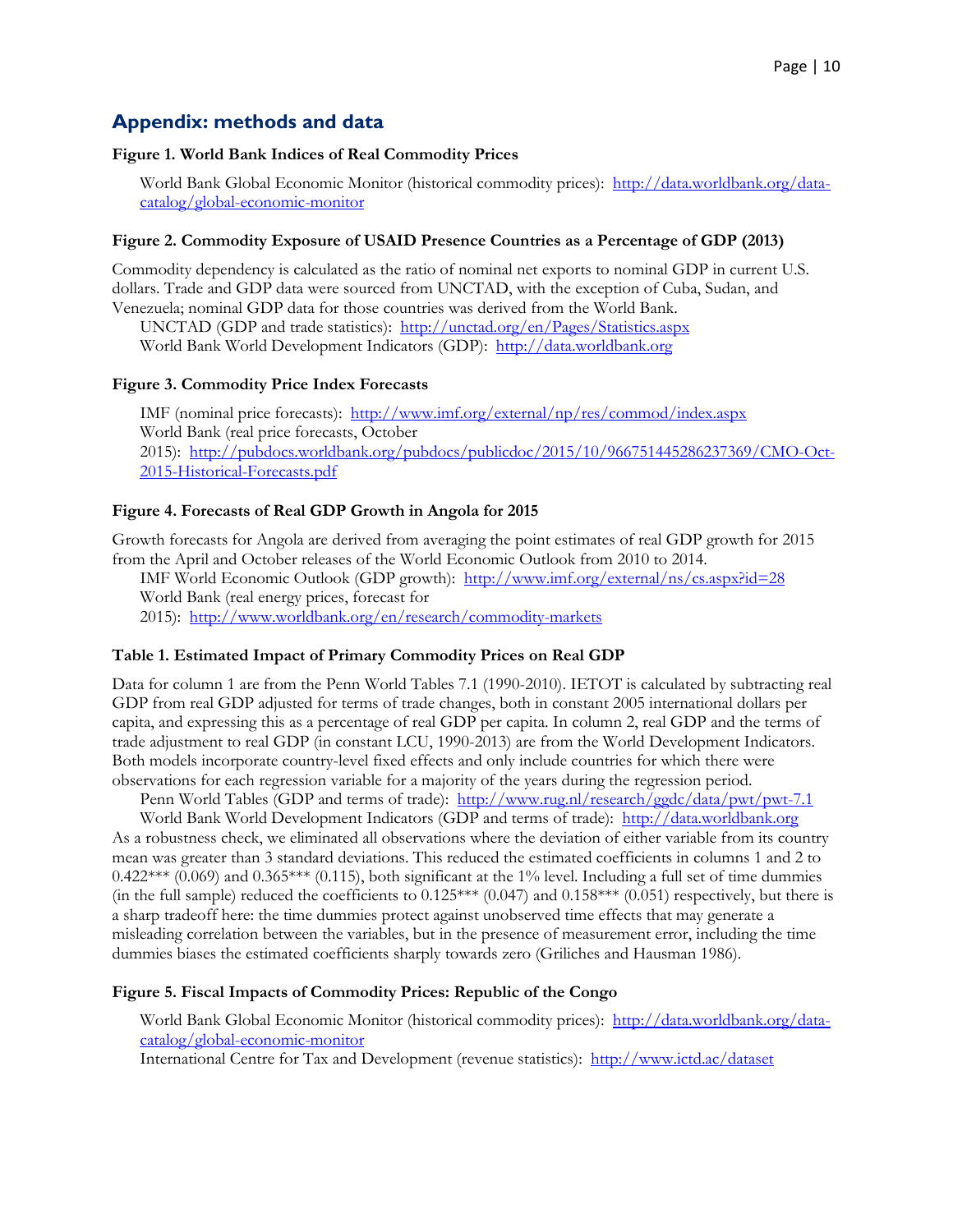#### **References**

- Adler, Gustavo and Nicholas E. Magud (2015) "Four Decades of Terms-of-Trade Booms and a New Metric of Income Windfall" *Journal of International Money and Finance* 5: 162-192
- Arezki, Rabah, Kaddour Hadri, Prakash Loungani, and Yao Rao (2013) ["Testing the Prebisch-Singer](https://www.imf.org/external/pubs/ft/wp/2013/wp13180.pdf)  [Hypothesis since 1650: Evidence from Panel Techniques that Allow for Multiple Breaks"](https://www.imf.org/external/pubs/ft/wp/2013/wp13180.pdf) *IMF Working Paper* WP/13/180, August
- Arezki, Rabah; Thorvaldur Gylfason (2011) ["Commodity Price Volatility, Democracy and Economic](https://www.cesifo-group.de/portal/page/portal/DocBase_Content/WP/WP-CESifo_Working_Papers/wp-cesifo-2011/wp-cesifo-2011-10/cesifo1_wp3619.pdf)  [Growth"](https://www.cesifo-group.de/portal/page/portal/DocBase_Content/WP/WP-CESifo_Working_Papers/wp-cesifo-2011/wp-cesifo-2011-10/cesifo1_wp3619.pdf) *CESifo Working Paper* No. 3619, October
- Bauer, Andrew and David Mihalyi (2015) "Why Weren't Governments Better Prepared for the Commodity [Price Crash?"](http://www.resourcegovernance.org/news/blog/why-werent-governments-better-prepared-commodity-price-crash) Natural Resource Governance Institute, July 3
- Canuto, Otaviano (2014) ["The Commodity Super Cycle: Is This Time Different?"](http://siteresources.worldbank.org/EXTPREMNET/Resources/EP150.pdf) *Economic Premise* No. 150, The World Bank, June
- Cashin, Paul, Luis Cispedes and Ratna Sahay (2003) ["Commodity Currencies"](http://www.imf.org/external/pubs/ft/fandd/2003/03/cash.htm) *Finance and Development* 40(1), March
- Clements, Benedict, David Coady, Sttefania Fabrizio, Sanjeev Gupta, Trevor Alleyne, and Carlo Sdralevich (2013) *Energy Subsidy Reform: Lessons and Implications* (Washington, D.C.: IMF)
- Collier, Paul. (2010) *The Plundered Planet: Why We Must – and How We Can – Manage Nature for Global Prosperity* (New York, NY: Oxford University Press)

Deutsche Bank Markets Research (2013) ["Oil & Gas for Beginners"](http://www.wallstreetoasis.com/files/DEUTSCHEBANK-AGUIDETOTHEOIL%EF%BC%86GASINDUSTRY-130125.pdf) 25 January, p. 49

The Economist (2014) ["Oil and trouble: Tumbling Resource Prices Suggest the World Economy is Slowing"](http://www.economist.com/news/finance-and-economics/21621875-tumbling-resource-prices-suggest-world-economy-slowing-oil-and-trouble)

Energy Information Administration (2015a) ["Short-Term Energy Outlook"](http://www.eia.gov/forecasts/steo/report/prices.cfm) December

Energy Information Administration (2015b) ["Crude Oil Production"](http://www.eia.gov/dnav/pet/pet_crd_crpdn_adc_mbblpd_a.htm) and ["International Energy Statistics"](http://www.eia.gov/beta/international/data/browser/)

- Erten, Bilge and José Antonio Ocampo (2012) ["Super-Cycles of Commodity Prices Since the Mid-](http://www.un.org/esa/desa/papers/2012/wp110_2012.pdf)[Nnineteenth Century"](http://www.un.org/esa/desa/papers/2012/wp110_2012.pdf) *DESA Working Paper* No. 110, Department of Economic and Social Affairs, United Nations, February
- Frankel, Jeffrey A., Vegh, Carlos A., and Guillermo Vuletin (2013) "On Graduation from Fiscal Procyclicality" *Journal of Development Economics* 100 (1), 32e47
- Frankema, Ewout, Jeffrey Williamson, and Pieter Woltjer (2015) ["An Economic Rationale For The African](http://www.nber.org/papers/w21213)  [Scramble: The Commercial Transition And The Commodity Price Boom Of 1845-1885"](http://www.nber.org/papers/w21213) *NBER Working Paper 21213*, May
- Griliches, Zvi and Jerry A. Hausman (1986) ["Errors in Variables in Panel Data"](http://economics.mit.edu/files/2709) *Journal of Econometrics* 31: 930- 118

Hoekman, Bernard (2015) ["Trade and Growth –](http://www.voxeu.org/article/trade-and-growth-end-era) End of an Era?" CEPR/VoxEU, 24 June